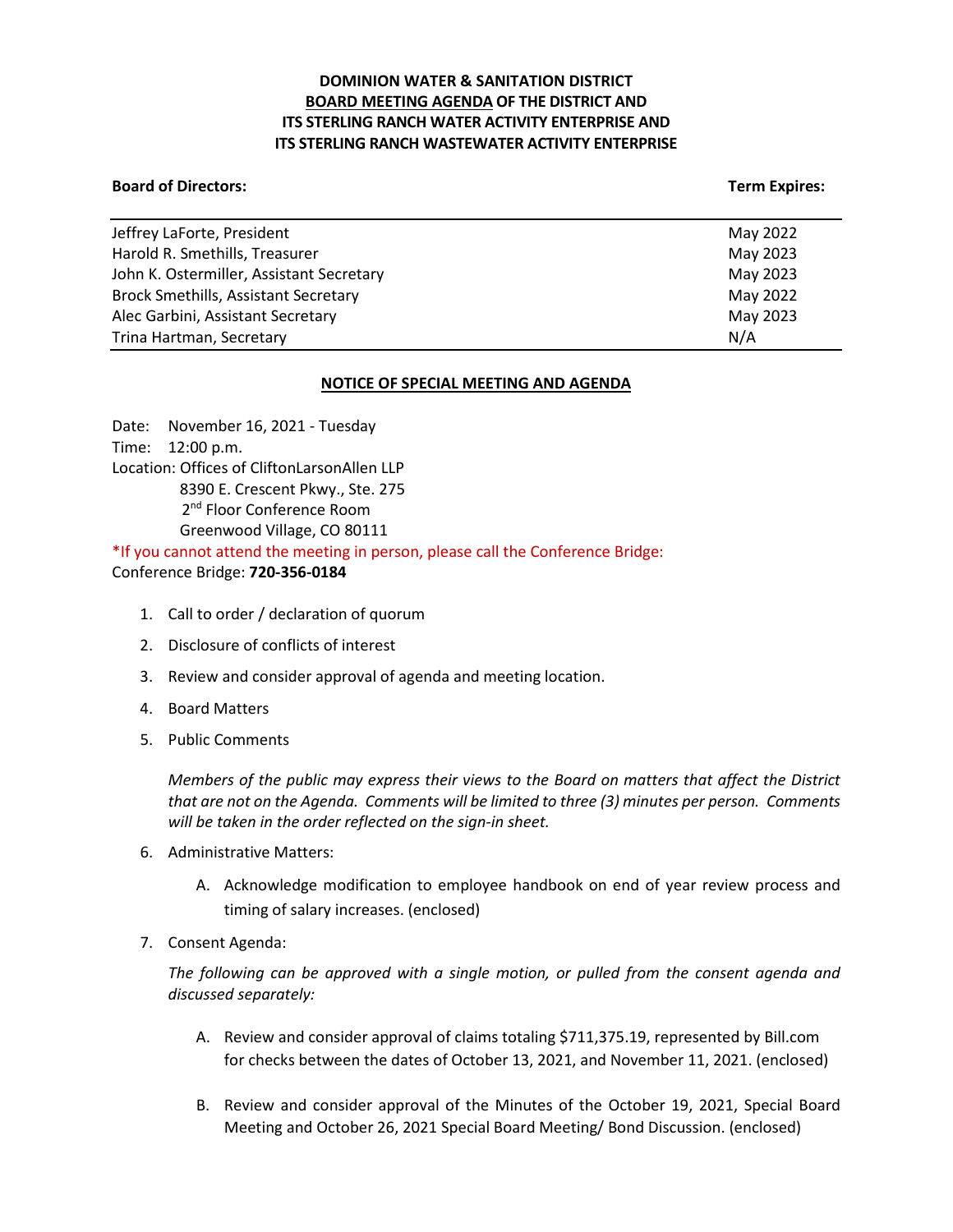Dominion Water & Sanitation District Agenda – November 16, 2021 Page **2** of **3**

- C. Review and consider approval of Change Order No. 11 with Reynolds Construction, LLC for the project 2 MG High Zone Tank, which is a no cost change order - contract extension. (enclosed)
- D. Review and consider approval of Change Order No. 28 with Reynolds Construction, LLC for the project Eastern Regional Pipeline Phases 1 & 2 Services, which is a no cost change order - contract extension. (enclosed)
- 8. Monthly Operations Report: (to be distributed)
	- A. Water Activity Enterprise
		- i. Update on yard piping at High Zone Tank
	- B. Wastewater Activity Enterprise
		- i. Update on Regional Wastewater Treatment Plant
- 9. Consultant Agreements and Work Orders/ Change Orders:
	- A. Work Order Summary Sheet. (enclosed)
	- B. Review and consider approval of Brown and Caldwell's scope for providing decision support regarding the direct potable reuse testing and analysis in the amount of \$75,000. (enclosed)
	- C. Discuss and consider approval of Katz & Associates Work Order. (to be distributed)
- 10. Financial Matters:
	- A. Conduct Public Hearing to consider Further Amending the 2021 Ameded Budget and consider Adoption of Resolution of Dominion Water & Sanitation District to Further Amend the 2021 Budget, if necessary. (enclosed)
	- B. Conduct Public Hearing to consider 2022 Budget and consider Adoption of Resolution of Dominion Water & Sanitation District to Adopt 2022 Budget. (enclosed)
	- C. Discuss and consider adoption of a Resolution regarding wholesale water & sewer rates for 2022. (enclosed)
- 11. District Management Matters:
	- A. Update on BOCC Hearings
	- B. Discuss revisions to Rules & Regulations
- 12. Legal Matters:
	- A. Ratify Engagement Letter with Waas Campbell Rivera Johnson & Velasquez LLP for legal counsel in support of DWSD on potential condemnation matters. (enclosed)